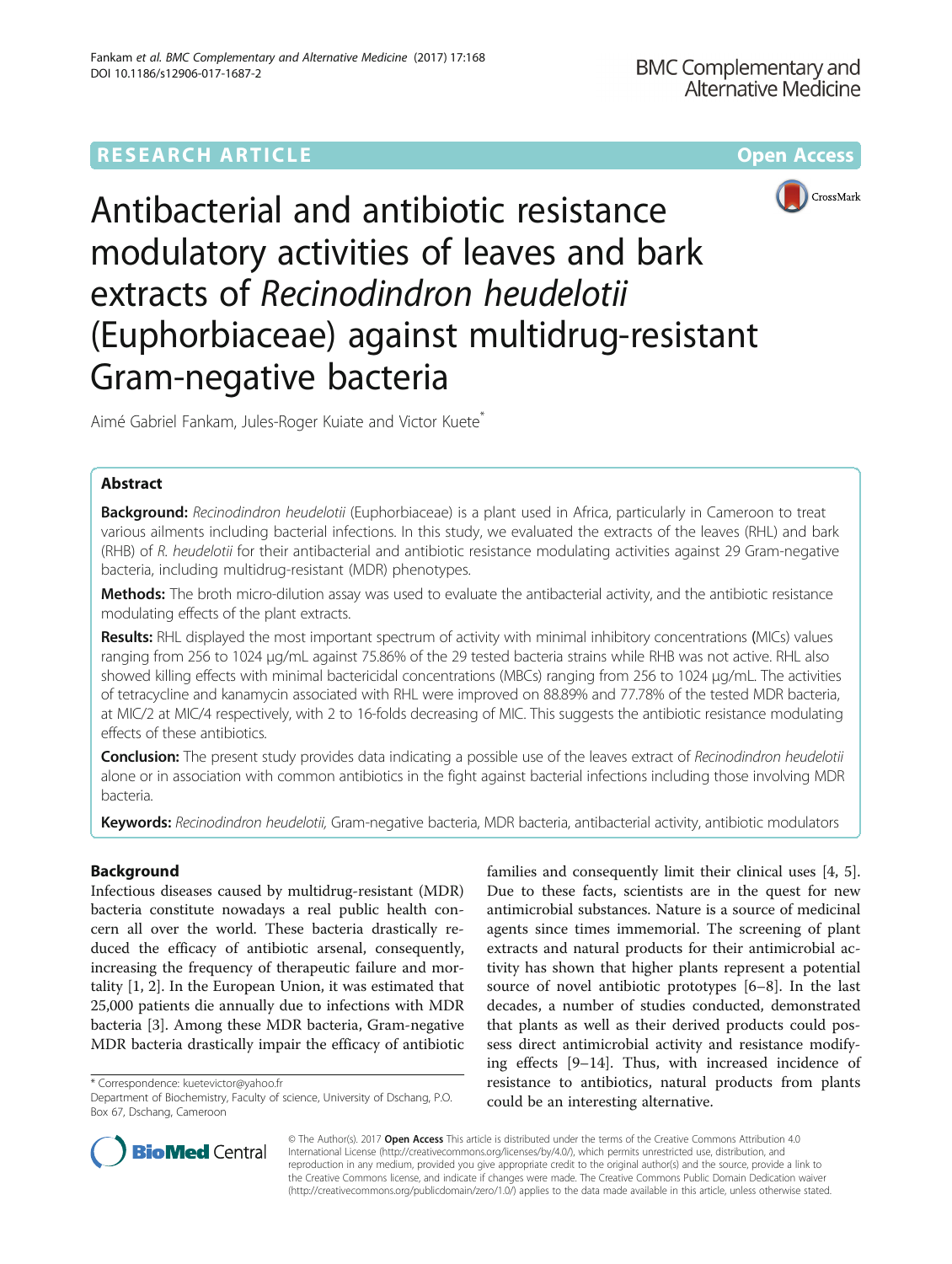Recinodindron heudelotii (Baill.) Pierre ex Pax. known as "Djansang or Essessang" in different area in Cameroon, is a tree belonging to Euphorbiaceae family. With 20– 30 m of height, that plant grows throughout the humid lowland rainforest of Cameroon [[15](#page-4-0), [16\]](#page-4-0). This plant is traditionally used in Cameroon and certain countries in Africa to treat cough, intestinal disease, dysentery and as antidote [\[15](#page-4-0), [17\]](#page-4-0). Furthermore, R. heudelotii is also used to ease delivery, treat diseases such as malaria, anaemia, stomach pain, yellow fever and as aphrodisiac. Its seeds are also used as food ingredient [[16\]](#page-4-0). R. heudelotii is well documented for some pharmacological properties among which antimicrobial [\[18, 19](#page-4-0)] and antioxidant activities [[20](#page-4-0)]. In the continuous search for antibacterial agents from that plant, we have designed this study to investigate the in vitro antibacterial and antibiotic resistance modulating activities of the methanol extracts from leaves and stem bark of R. heudelotii against MDR Gram-negative bacteria.

## Methods

#### Plant materials and extraction

The leaves and bark of R. heudelotii were collected in April 2012 at Melong, Littoral-Cameroon. The plant was identified at the National Herbarium in Yaoundé (Cameroon), by a botanist under the registration number 19695 SRF/ Cam. The dried and powdered material (100 g) of each plant was macerated in 300 mL of methanol for 48 h at room temperature, and then filtered using Whatman filter paper No.1. The filtrate obtained was concentrated using a rotary evaporator under reduced pressure to obtain the extracts, which were kept at 4 °C until usage.

#### Chemicals for antibacterial assays

Six antibiotics: tetracycline (TET), kanamycin (KAN), erythromycin (ERY), ciprofloxacin (CIP), chloramphenicol (CHL) and ampicillin (AMP) (Sigma-Aldrich, St Quentin Fallavier, France) were used. p-Iodonitrotetrazolium chloride 0.2% (INT) (Sigma-Aldrich) was used as bacterial growth indicator and dimethyl-sulfoxide (DMSO) was used to dissolve the extracts.

# Bacteria strains used and growth conditions

The microbial species used in the study were Gramnegative bacteria including MDR and reference strains of Escherichia coli, Enterobacter aerogenes, Klebsiella pneumoniae, Enterobacter cloacae, Pseudomonas aeruginosa, and Providencia stuartii. Their features were previously reported [[14](#page-4-0), [21](#page-5-0)]. All strains were cultured overnight on Mueller Hinton Agar 24 h prior to any assay. The Mueller Hinton Broth (MHB) was used as liquid culture medium for susceptibility tests.

# Evaluation of the antibacterial activity

The antibacterial activities of the extracts were determined using rapid INT colorimetric assay [[22](#page-5-0), [23](#page-5-0)]. Two fold serial dilution of the extract (dissolved in DMSO/ MHB) were made in a 96-well microplate. Then, 100 μL of inoculums  $(1.5 \times 10^6 \text{ CFU/mL})$  prepared in MHB were then added. The plates were covered with a sterile plate sealer and then agitated with a shaker to mix the contents of the wells and incubated at 37 °C for 18 h. Wells containing MHB, 100 μl of inoculums and DMSO at a final concentration of 2.5% served as negative control (This internal control was systematically added). The minimal inhibitory concentration (MIC), defined as the lowest sample concentration that prevented the growth of the bacteria was then detected after the addition of 40 μL of INT (0.2 mg/mL) in each well of the plates and incubated at 37 °C for 30 min. The minimal bactericidal concentration (MBC) of each sample was determined by adding 50 μL aliquots of the preparations which did not show any growth after incubation during MIC determination to 150 μL of MHB. These preparations were incubated at 37 °C for 48 h. MBC was regarded as the lowest concentration of sample that prevented the colour change of the medium after addition of INT as mentioned above [\[23\]](#page-5-0).

# Modulation assays

To evaluate the extracts of R. heudelotii as a modulator of antibiotic resistance, MICs of antibiotics were determined in the absence and presence of these extracts using the broth micro-dilution method as previously described [[24, 25\]](#page-5-0). Briefly, after serial dilutions of antibiotics (0.5–256 g/mL), the most active extract; RHL, was added to each well at its sub-inhibitory concentrations and the inoculation was done. The MIC was determined as described above. Rows receiving antibiotic dilutions without extracts were used for the determination of the MICs of the antibiotics. The modulation factor was defined as the ratio of the MIC for the antibiotic alone and that of the antibiotics in the presence of the extract (RHL). Modulation factor  $\geq 2$  was set as the cutoff for biologically significance of antibiotic resistance modulating effects [\[11](#page-4-0)].

## Results

#### Antibacterial activity of the plant extracts

The data summarized in Table [1](#page-2-0) show that extracts tested were active on at least two bacteria with MIC values varying from 256 to 1024 μg/mL. Leaves extract of R. heudelotii (RHL) displayed the most important spectrum of activity with MICs ranging from 256 to 1024 μg/mL against 75.86% of the tested bacteria while its bark extract (RHB) was active only on tree bacterial strains. In general, RHL showed MICs below 625 μg/mL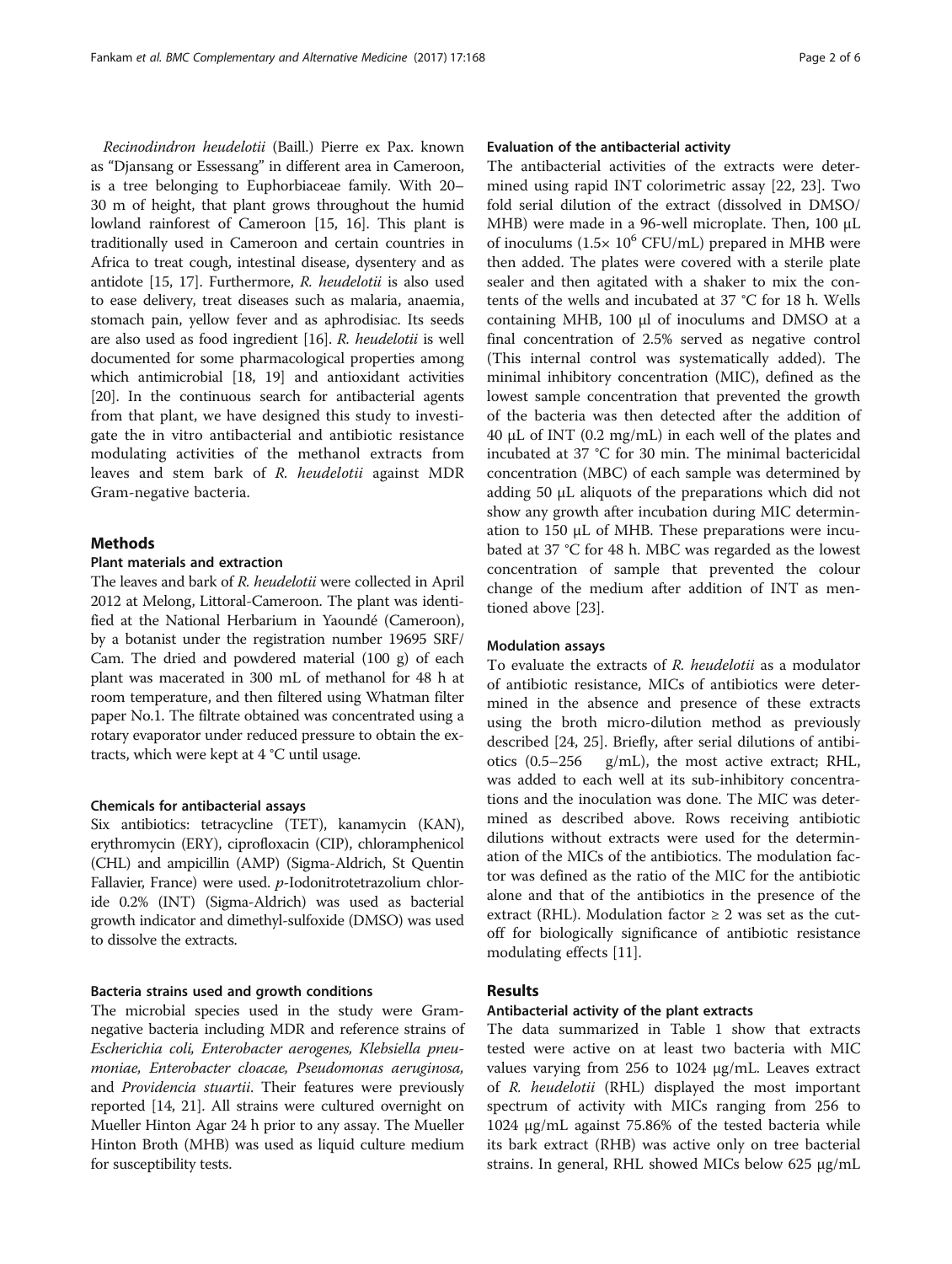<span id="page-2-0"></span>Fankam et al. BMC Complementary and Alternative Medicine (2017) 17:168 Page 3 of 6

| Bacteria               | Tests samples, MIC and MBC (µg/mL) |                          |            |     |                          |                |  |  |
|------------------------|------------------------------------|--------------------------|------------|-----|--------------------------|----------------|--|--|
| used                   | Recinodindron heudelotii           | CHL                      |            |     |                          |                |  |  |
|                        | Leaves (RHL)                       |                          | Bark (RHB) |     |                          |                |  |  |
|                        | MIC                                | <b>MBC</b>               | <b>MIC</b> | MBC | <b>MIC</b>               | <b>MBC</b>     |  |  |
| E. coli                |                                    |                          |            |     |                          |                |  |  |
| ATCC8739               | 512                                |                          |            |     | 2                        | 32             |  |  |
| ATCC10536              | 1024                               | 1024                     |            |     | 1                        | 32             |  |  |
| AG100                  | 1024                               |                          |            |     | 8                        | 128            |  |  |
| <b>AG100A</b>          | 512                                | 1024                     |            |     | 0,5                      | 64             |  |  |
| AG100A <sub>Test</sub> | 1024                               |                          |            |     | 64                       | 256            |  |  |
| AG102                  | 1024                               |                          |            |     | 32                       | ÷,             |  |  |
| MC4100                 | 512                                |                          | 1024       |     | 32                       |                |  |  |
| W3110                  | 256                                |                          |            |     | 8                        | 128            |  |  |
| E. aerogenes           |                                    |                          |            |     |                          |                |  |  |
| ATCC13048              | 1024                               |                          |            |     | 8                        | 64             |  |  |
| CM64                   | 1024                               |                          |            |     | $\overline{\phantom{a}}$ | $\sim$         |  |  |
| EA27                   | 512                                | 1024                     | 1024       |     | 64                       | 256            |  |  |
| EA3                    | 256                                | 256                      |            |     | 128                      |                |  |  |
| EA289                  | 1024                               | $\overline{\phantom{0}}$ |            |     | 128                      |                |  |  |
| EA298                  |                                    |                          |            |     | 64                       |                |  |  |
| EA294                  | 512                                | 1024                     | 512        |     | 16                       | 64             |  |  |
| E. cloacae             |                                    |                          |            |     |                          |                |  |  |
| ECCI69                 |                                    |                          |            |     |                          |                |  |  |
| <b>BM47</b>            |                                    |                          |            |     |                          |                |  |  |
| <b>BM67</b>            |                                    |                          |            |     |                          |                |  |  |
| K. pneumoniae          |                                    |                          |            |     |                          |                |  |  |
| ATCC11296              | 1024                               |                          |            |     | 4                        | 32             |  |  |
| KP55                   | 512                                | 1024                     |            |     | 64                       | 256            |  |  |
| <b>KP63</b>            | 512                                | 1024                     |            |     | 64                       | 256            |  |  |
| K24                    |                                    |                          |            |     | 32                       | 256            |  |  |
| K <sub>2</sub>         | 512                                | 512                      |            |     | 16                       | 256            |  |  |
| P. stuartii            |                                    |                          |            |     |                          |                |  |  |
| ATCC29916              | 512                                |                          |            |     | 8                        | 128            |  |  |
| NEA16                  |                                    |                          |            |     | 64                       | 256            |  |  |
| PS2636                 | 512                                |                          |            |     | 32                       | 256            |  |  |
| PS299645               | 512                                |                          |            |     | 32                       | 256            |  |  |
| P. aeruginosa          |                                    |                          |            |     |                          |                |  |  |
| <b>PA01</b>            | 1024                               |                          |            |     | 32                       | 256            |  |  |
| PA124                  |                                    |                          |            |     | 64                       | $\overline{a}$ |  |  |

Table 1 Antibacterial activity of Recinodindron heudelotii against selected Gram-negative bacteria

MIC Minimal Inhibitory Concentration, MBC Minimal Bactericidal Concentration, CHL Chloramphenicol -: MIC and MBC not detected at up to 1024 μg/mL for plant extracts and 256 μg/mL for reference drug (CHL)

against 44.83% of the 29 tested bacteria. It's lowest MIC (256  $\mu$ g/mL) has been recorded on *E. coli* W3110 and Enterobacter aerogenes EA3. Chloramphenicol showed variable inhibitory activities depending on bacteria strains, with MICs below 10 μg/mL against 31.03% (9/ 29) of the tested bacteria. RHL also presented MBCs ranging from 256 to 1024 μg/mL.

# Antibiotic resistance modulating effects of the plant extracts

The results of the pre-screening of the R. heudelotii extracts for their resistance modulating effects (Table [2](#page-3-0)) against MDR P. aeruginosa PA124, allowed us to select the leaves extract of R. heudelotii (RHL) at its subinhibitory concentrations (half and quarter of MIC) for the study of its antibiotic resistance modulating effects against selected MDR Gram-negative bacteria. Table [3](#page-3-0) shows the antibacterial activity of six commonly used antibiotics in the presence of RHL against selected MDR Gram-negative bacteria. RHL has significantly improved the activity of TET, KAN and CHL against most of the tested bacteria at it sub-inhibitory concentrations. At MIC/2, it modulated in more than 70% of cases, the activity of TET and KAN (88.89%) and in 66.67% those of CHL. At MIC/4, RHL showed important modulating effects with TET and KAN, respectively on 77.78% and 66.67% of the tested bacteria. No modulating effect was noted with ampicillin in the presence of that extract.

# Discussion

The objective of this study was to evaluate the methanol extracts from the leaves (RHL) and bark (RHB) of R. heudelotii for their antibacterial and antibiotic resistance modulating activities against a panel of Gram-negative bacteria including multidrug resistant (MDR) phenotypes. For phytochemical agents, MICs ranging from 100 to 1000 μg/mL obtained after susceptibility tests indicate their antimicrobial activities [[26\]](#page-5-0). Thus, leaves extract of R. heudelotii (RHL) displayed antibacterial activity against 75.86% of the tested bacteria whereas its bark extract (RHB) was not active. According to the cut-off value of MICs for extracts as proposed by Kuete [\[8](#page-4-0)], RHL presents moderate antibacterial activity ( $100 \leq MIC \leq 625 \mu g$ / mL) against the tested bacteria. A keen look the MICs and MBCs of RHL (Table 1) indicated that it possesses bactericidal or killing effects (MBC/MIC ≤4) [[27](#page-5-0)]. R. heudelotii bark extract was previously documented for its low antimicrobial activity against some pathogenic bacteria including Gram-negative and Gram-negative bacteria [[18](#page-4-0), [19](#page-4-0)]. This confirms low antibacterial activity observed with its bark methanol extract (RHB) in the present study. By considering the MDR features of the tested bacteria, RHL could be a source for the development of new antibacterial agents.

The antibiotic resistance modulating effects of the extracts or natural compounds from medicinal plants against resistant bacteria have been already reported [[11, 13,](#page-4-0) [28](#page-5-0)–[30\]](#page-5-0). In this work, the combination of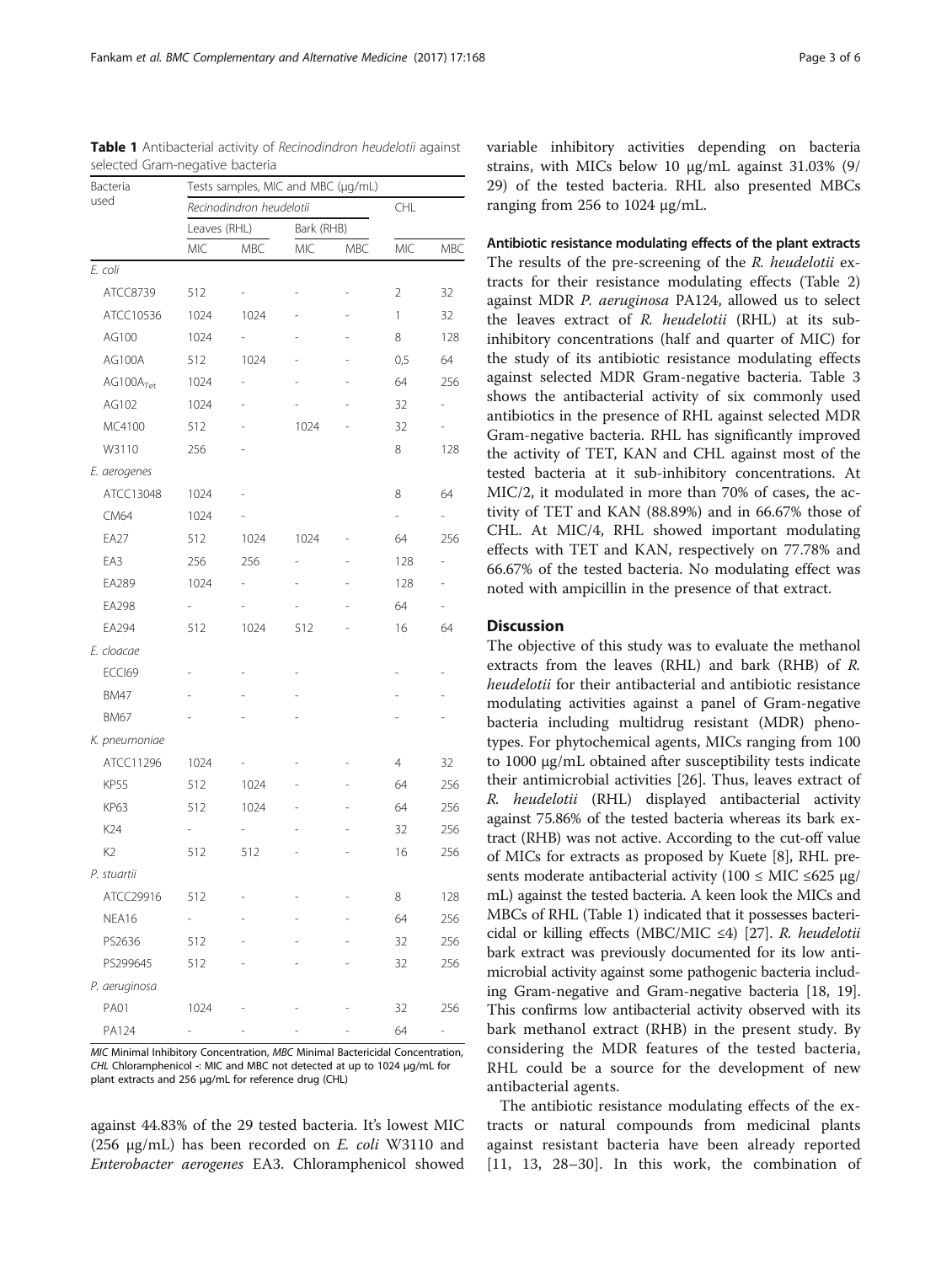| Plant                                      | Extract<br>concentrations <sup>b</sup> | Antibiotics <sup>c</sup> and minimal inhibitory concentration (µg/mL) |                          |        |            |       |            |  |  |
|--------------------------------------------|----------------------------------------|-----------------------------------------------------------------------|--------------------------|--------|------------|-------|------------|--|--|
|                                            |                                        | <b>CHL</b>                                                            | AMP                      | ERY    | <b>KAN</b> | TET   | <b>CIP</b> |  |  |
|                                            | 0                                      | 64                                                                    | $\overline{\phantom{a}}$ | 128    | 128        | 16    | 32         |  |  |
| extracts <sup>a</sup><br>RHL<br><b>RHB</b> | MIC/2                                  | 32(2)                                                                 | $\overline{\phantom{a}}$ | 64(2)  | 64(2)      | 4(4)  | 32(1)      |  |  |
|                                            | MIC/4                                  | 32(2)                                                                 | $\sim$                   | 128(1) | 64(2)      | 8(2)  | 32(1)      |  |  |
|                                            | MIC/8                                  | 32(2)                                                                 | $\sim$                   | 128(1) | 64(1)      | 8(2)  | 32(1)      |  |  |
|                                            | MIC/16                                 | 64(1)                                                                 |                          | 128(1) | 64(1)      | 16(1) | 32(1)      |  |  |
|                                            | MIC/2                                  | 64(1)                                                                 | $\overline{\phantom{a}}$ | 128(1) | 128(1)     | 8(2)  | 32(1)      |  |  |
|                                            | MIC/4                                  | 64(1)                                                                 |                          | 128(1) | 128(1)     | 16(1) | 32(1)      |  |  |
|                                            | MIC/8                                  | 64(1)                                                                 | $\overline{\phantom{a}}$ | 128(1) | 128(1)     | 16(1) | 32(1)      |  |  |
|                                            | MIC/16                                 | 64(1)                                                                 | $\sim$                   | 128(1) | 128(1)     | 16(1) | 32(1)      |  |  |

<span id="page-3-0"></span>Table 2 Antibiotic resistance modulatory activity of R. heudelotii at sub-inhibitory concentrations against P. aeruginosa PA124

<sup>a</sup>: Recinodindronheudelotii, leaves (RHL); barks (RHB).<sup>b</sup>: MIC Minimal Inhibitory Concentration <sup>c</sup>: TET tetracycline, KAN kanamycin,, ERY erythromycin, CHL chloramphenicol, CIP ciprofloxacin, AMP ampicillin; -: MIC not detected at up to 256 µg/mL; (): Modulating factor; Values in bold represent the modulating factor ≥ 2

extracts with antibiotics has shown that extract of the leaves of R. heudelotii (RHL) modulated 2 to 16 folds the activity of TET, KAN and CHL against selected MDR bacteria. Based on the previous work, one of the mechanisms of action of plant extracts associated with antibiotics may be the disruption of the membrane structure and the bacterium cell by the extract, increasing influx of antibiotics

inside the bacteria [\[30\]](#page-5-0). These actions are generally attributed to some terpenoids [[29](#page-5-0)] and lipophilic flavonoids [[31](#page-5-0)], which can cause a disruption of the plasma membrane of the microorganisms. The extracts or natural compounds can also exert their modulating effects by inhibiting bacterial efflux pumps, allowing an increase of the intracellular concentrations of the antibiotics [[24](#page-5-0), [32](#page-5-0)].

**Table 3** Antibiotic resistance modulatory activity of leaves extract of R. heudelotii

| Antibiotics <sup>a</sup> | Extracts<br>concentrationb | Bacteria, MIC (µg/mL) and modulating factors (in bracket) |                 |                          |                          |          |                |               |              |               | Modulating<br>effect (%) <sup>b</sup> |
|--------------------------|----------------------------|-----------------------------------------------------------|-----------------|--------------------------|--------------------------|----------|----------------|---------------|--------------|---------------|---------------------------------------|
|                          |                            | E. coli                                                   |                 |                          | E. aerogenes             |          |                | K. pneumoniae | P. stuartuii | P. aeruginosa |                                       |
|                          |                            | AG100                                                     | AG102           | AG100 <sub>Test</sub>    | CM64                     | EA289    | EA298          | K24           | NEA16        | PA124         |                                       |
| AMP                      | $\overline{0}$             |                                                           |                 |                          |                          |          |                |               |              |               |                                       |
|                          | MIC/2                      |                                                           |                 |                          |                          |          |                |               |              |               | $\mathbf{0}$                          |
|                          | MIC/4                      |                                                           |                 |                          |                          |          |                |               | ä,           |               | $\mathbf{0}$                          |
| CHL                      | $\overline{0}$             | 8                                                         | 32              | 64                       | 256                      | 128      | 64             | 64            | 64           | 64            |                                       |
|                          | MIC/2                      | 8(1)                                                      | 16(2)           | 32(2)                    | 256(1)                   | 128(1)   | 32(2)          | 32(2)         | 32(2)        | 32(2)         | 66.67                                 |
|                          | MIC/4                      | 8(1)                                                      | 16(2)           | 64(1)                    | 256(1)                   | 256(0.5) | 64(1)          | 64(1)         | 32(2)        | 32(2)         | 33.33                                 |
| CIP                      | $\overline{0}$             | $\leq 0.5$                                                | $\leq 0.5$      | 128                      | 64                       | 128      |                | 128           | 1            | 32            |                                       |
|                          | MIC/2                      | $\leq$ 0.5 (na)                                           | $\leq$ 0.5 (na) | 64(2)                    | 32(2)                    | 128(1)   | 1(1)           | 64(2)         | 1(1)         | 32(1)         | 33.33                                 |
|                          | MIC/4                      | $\leq$ 0.5 (na)                                           | $\leq$ 0.5 (na) | 128(1)                   | 64(1)                    | 128(1)   | 1(1)           | 64(2)         | 1(1)         | 32(1)         | 11.11                                 |
| <b>KAN</b>               | $\mathbf{0}$               | 64                                                        | $\overline{4}$  | 8                        | $\overline{2}$           | 16       | 32             | 4             | 16           | 128           |                                       |
|                          | MIC/2                      | 4(16)                                                     | 1(4)            | 2(4)                     | 1(2)                     | 4(4)     | 32(1)          | 2(2)          | 8(2)         | 64(2)         | 88.89                                 |
|                          | MIC/4                      | 16(4)                                                     | 4(1)            | 2(4)                     | 2(1)                     | 8(2)     | 32(1)          | 2(2)          | 8(2)         | 64(2)         | 66.67                                 |
| ERY                      | 0                          | 32                                                        | 64              |                          | $\overline{\phantom{a}}$ | 64       | 16             | 128           | 16           | 128           |                                       |
|                          | MIC/2                      | 32(1)                                                     | 64(1)           | $\overline{a}$           | $\overline{\phantom{a}}$ | 64(1)    | 16(1)          | 128(1)        | 8(2)         | 64(2)         | 22.22                                 |
|                          | MIC/4                      | 32(1)                                                     | 64(1)           | $\overline{\phantom{0}}$ | $\overline{\phantom{a}}$ | 64(1)    | 16(1)          | 128(1)        | 8(2)         | 128(1)        | 11.11                                 |
| <b>TET</b>               | 0                          | 2                                                         | 8               | 32                       | 16                       | 32       | $\overline{4}$ | 16            | 4            | 16            |                                       |
|                          | MIC/2                      | ≤0.5 (≥4)                                                 | 4(2)            | 4(8)                     | 4(4)                     | 4(8)     | 2(2)           | 8(2)          | 2(2)         | 16(1)         | 88.89                                 |
|                          | MIC/4                      | $≤0.5$ ( $≥$ <b>4</b> )                                   | 4(2)            | 8(4)                     | 16(1)                    | 8(4)     | 2(2)           | 8(2)          | 2(2)         | 16(1)         | 77.78                                 |

a.<br><sub>E</sub> TET tetracycline, KAN kanamycin, ERY erythromycin, CHL chloramphenicol, CIP ciprofloxacin, AMP ampicillin;; −: MIC not detected at up to 256 μg/mL; (): Modulating factor; na: not applicable,

 $^{\rm b}$ : MIC Minimal Inhibitory Concentration. <sup>c</sup>: Percentage of antibiotic's modulating effect by the plant extracts. Values in bold represent modulating factor ≥ 2 and modulating effect observed on more than 70% of the tested MDR bacteria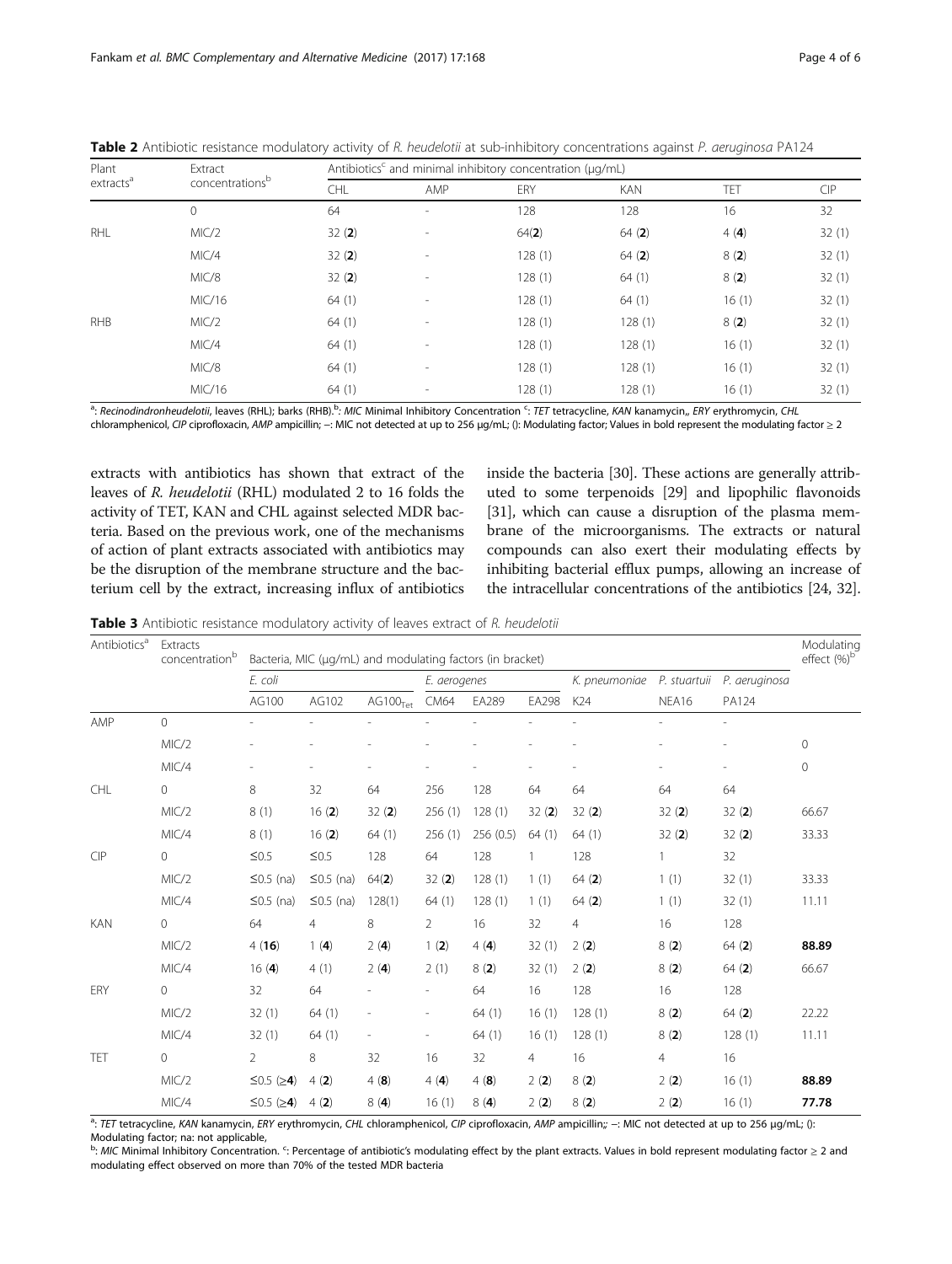<span id="page-4-0"></span>RHL has potentiated the activity of TET and KAN on more than 70% of the tested MDR bacteria. This suggests that some compounds of that extract may act as efflux pump inhibitors [\[33\]](#page-5-0). View that it is the first time here to report the potential of the R. heudelotii leaves extract (RHL) to reverse antibiotic resistance in MDR bacteria, that plant extract could be used for the screening of antibiotic modulators, especially efflux pumps inhibitors.

Various classes of phytochemical compounds were previously found in the tested plant extracts [\[34](#page-5-0)]. The most active extract (RHL) contained terpenoids and saponins absent in the bark extract (RHB). This suggests that the pronounced antibacterial activity as well as antibioticmodulating effects of the leaves extract of R. heudelotii could be due to the presence of these metabolites.

## Conclusion

In conclusion, this study have provided informative data about the antimicrobial potential of the tested plant extracts by suggesting that R. heudelotii methanol leaves extract could be a source of natural antibacterial products as well as that for antibiotics resistance modulators. This provides a new weapon against the problem of bacterial resistance to antibiotics.

#### Abbreviations

AMP: ampicillin; CFU: colony forming unit; CHL: chloramphenicol; CIP: ciprofloxacin; DMSO: Dimethyl-sulfoxide; ERY: erythromycin; INT: piodonitrotetrazolium chloride; KAN: kanamycin; MBC: minimal bactericidal concentration; MDR: multidrug-resistant; MHB: Mueller Hinton Broth; MIC: minimal inhibitory concentration; PAßN: Phenylalanine arginine βnaphthylamide; R. heudelotii: Recinodindron heudelotii; RHB: Recinodindron heudelotii bark extract; RHL: Recinodindron heudelotii leaves extract; RND: resistance nodulation cell division; SRF/Cam: Sociètè des Reserves Forestières du Cameroun; TET: tetracycline

#### Acknowledgements

Authors acknowledge the Cameroon National Herbarium (Yaoundé) for the plant identification.

#### Funding

No funding.

#### Availability of data and materials

The datasets supporting the conclusions of this article are presented in this main paper. Plant material used in this study was identified at the Cameroon National Herbarium where voucher specimens are deposited.

#### Authors' contributions

AGF carried out the study; VK designed the experiments; AGF and VK wrote the manuscript; VK and JRK supervised the work; VK provided the bacterial strains; all authors read and approved the final manuscript.

#### Competing interest

There is no conflict of interest.

#### Consent for publication

Not applicable in this section.

Ethics approval and consent to participate

Not applicable in this section.

#### Publisher Notes

Springer Nature remains neutral with regard to jurisdictional claims in published maps and institutional affiliations.

#### Received: 13 December 2016 Accepted: 15 March 2017 Published online: 24 March 2017

#### References

- 1. Rice LB. The clinical consequences of antimicrobial resistance. Curr Opin Microbiol. 2009;12:476–81.
- 2. Kovač J, Šimunović K, Wu Z, Klančnik A, Bucar F, Možina SS. Antibiotic Resistance Modulation and Modes of Action of (−)-α-Pinene in Campylobacter jejuni. PLoS ONE. 2015;10(4). doi:10.1371/journal.pone.0122871.
- 3. ECDC/EMEA. The bacterial challenge: time to react, Joint Technical Report from ECDC and EMA," Stockholm, Sweden. European Centre for Disease Prevention and Control 2009; Available: [http://www.ecdc.europa.eu/en/](http://www.ecdc.europa.eu/en/publications/Publications/0909_TER_The_Bacterial_Challenge_Time_to_React.pdf) publications/Publications/0909\_TER\_The\_Bacterial\_Challenge\_Time\_to [React.pdf.](http://www.ecdc.europa.eu/en/publications/Publications/0909_TER_The_Bacterial_Challenge_Time_to_React.pdf) Accessed 28 April 2016.
- 4. Gandhi TN, De Pestel DD, Collins CD, Nagel J, Washer LL. Managing antimicrobial resistance in intensive care units. Crit Care Med. 2010; 38(8):S315–23.
- 5. Chopra I, Schofield C, Everett M, O'Neill A, Miller K, Wilcox M, Frère J, Dawson M, Czaplewski L, Urleb U, Courvalin P. Treatment of health-care associated infections caused by gram-negative bacteria: a consensus statement. Lancet Infect Dis. 2008;8:133–9.
- 6. Rahman MM, Alam AH, Sadik G, Islam MR, Khondkar P, Hossain MA, Rashid MA. Antimicrobial and cytotoxic activities of Achyranthes ferruginea. Fitoterapia. 2007;78(3):260–2.
- 7. Afolayan AJ. Extracts from the shoots of Arctotis artotoides inhibit the growth of bacteria and fungi. Pharm Biol. 2003;41:22–5.
- 8. Kuete V. Potential of cameroonian plants and derived products against microbial infections: a review. Planta Med. 2010;76:1479–91.
- 9. Kuete V, Ngameni B, Tangmouo GJ, Bolla JM, Alibert-Franco S, Ngadjui TB, Pagès JM. Efflux pumps are involved in the defense of gram-negative bacteria against the natural products isobavachalcone and diospyrone. Antimicrob Agents Chemother. 2010;54:1749–52.
- 10. Bama SS, Kingsley SJ, Anan S, Bama P. Antibacterial activity of different phytochemical extracts from the leaves of T. procumbens: Identification and mode of action of the terpeniod compounds as antibacterials. Int J Pharm Pharmaceut Sci. 2012;4(1):557–64.
- 11. Kovač J, Gavari N, Bucar F, Smole MS. Antimicrobial and resistance modulatory activity of Alpinia katsumadai seed extract, essential oil and post-distillation extract. Food Technol Biotechnol. 2014;52:248–54.
- 12. Fankam AG, Kuiate J-R, Kuete V. Antibacterial and antibiotic resistance modifying activity of the extracts from Allanblackia gabonensis, Combretum molle and Gladiolus quartinianus against Gram-negative bacteria including multi-drug resistant phenotypes. BMC Complement Altern Med. 2015;15:206.
- 13. Tankeo S, Tane P, Kuete V. In vitro antibacterial and antibiotic potentiation activities of the methanol extracts from Beilschmiedia acuta, Clausena anisata, Newbouldia laevis and Polyscias fulva against multidrug-resistant Gram-negative bacteria. BMC Complement Altern Med. 2015;15:412.
- 14. Seukep JA, Sandjo LP, Ngadjui BT, Kuete V. Antibacterial activities of the methanol extracts and compounds from Uapaca togoensis against Gramnegative multi-drug resistant phenotypes. S Afr J Bot. 2016;103:1–5.
- 15. Kimbu SF, Keumedjio F, Sondengam LB, Connolly JD. Two dinorditerpenoids from Ricinodendron heudelotii. Phytochemistry. 1991;30(2):619–22.
- 16. Fondoun J, Tiki T, Kengue J. Recinodindron heudelotii (Djansang): ethnobotany and importance for forest dwellers in Southern Cameroon. Plant Genet Resour Newsl. 1999;118:1–6.
- 17. Noumi E, Yomi A. Medicinal plants used for intestinal diseases in Mbalmayo Region, Central Province. Cameroon Fitoterapia. 2001;72(3):246–54.
- 18. Momeni J, Djoulde RD, Akam MT, Kimbu SF. Chemical constituents and antibacterial activities of the stem bark extracts of Ricinodendron heudelotii (Euphorbiaceae). Indian J Pharm Sci. 2005;67(3):386–9.
- 19. Tekwu E, Pieme A, Beng V. Investigations of antimicrobial activity of some Cameroonian medicinal plant extracts against bacteria and yeast with gastrointestinal relevance. J Ethnopharmacol. 2012;142(1):265–73.
- 20. Momeni J, Ntchatchoua WPDD, Fadimatou F, Akam MT, Ngassoum MB. Antioxidant activities of some cameroonian plants extracts used in the treatment of intestinal and infectious diseases. Indian J Pharm Sci. 2010; 72(1):140–4.